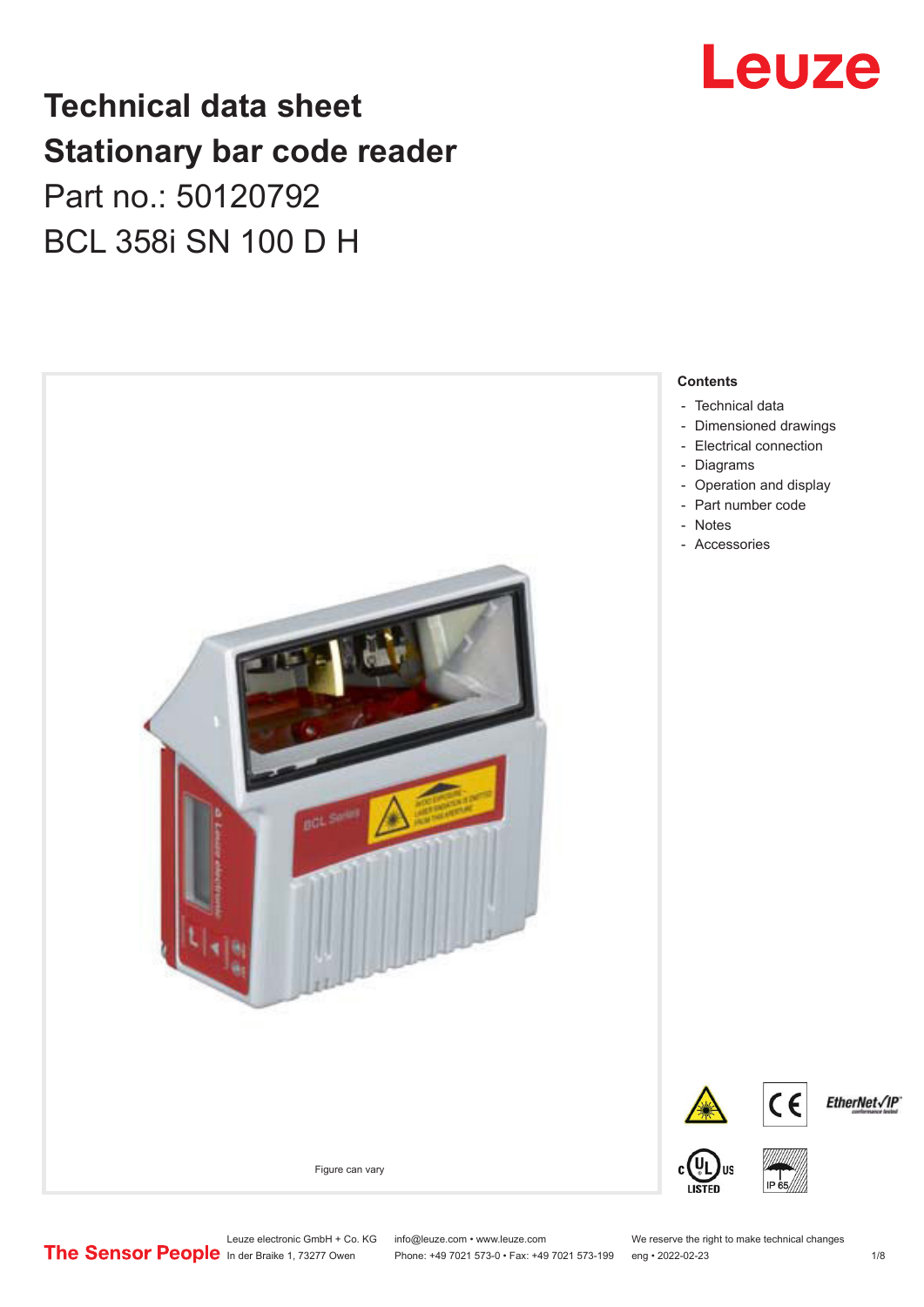### <span id="page-1-0"></span>**Technical data**

# Leuze

| <b>Basic data</b>                               |                                    |
|-------------------------------------------------|------------------------------------|
| <b>Series</b>                                   | <b>BCL 300i</b>                    |
| <b>Special version</b>                          |                                    |
| <b>Special version</b>                          | Heating                            |
| <b>Functions</b>                                |                                    |
| <b>Functions</b>                                | Alignment mode                     |
|                                                 | AutoConfig                         |
|                                                 | AutoControl                        |
|                                                 | AutoReflAct                        |
|                                                 | Code fragment technology           |
|                                                 | Heating                            |
|                                                 | <b>LED</b> indicator               |
|                                                 | Reference code comparison          |
| <b>Characteristic parameters</b>                |                                    |
| <b>MTTF</b>                                     | 110 years                          |
|                                                 |                                    |
| <b>Read data</b>                                |                                    |
| Code types, readable                            | 2/5 Interleaved                    |
|                                                 | Codabar                            |
|                                                 | Code 128                           |
|                                                 | Code 39                            |
|                                                 | Code 93                            |
|                                                 | <b>EAN 8/13</b>                    |
|                                                 | GS1 Databar Expanded               |
|                                                 | <b>GS1 Databar Limited</b>         |
|                                                 | <b>GS1 Databar Omnidirectional</b> |
|                                                 | <b>UPC</b>                         |
| Scanning rate, typical                          | $1,000$ scans/s                    |
| Bar codes per reading gate, max.<br>number      | 64 Piece(s)                        |
| <b>Optical data</b>                             |                                    |
| <b>Reading distance</b>                         | 20  130 mm                         |
| <b>Light source</b>                             | Laser, Red                         |
| Wavelength                                      | 655 nm                             |
| <b>Laser class</b>                              | 1, IEC/EN 60825-1:2014             |
| <b>Transmitted-signal shape</b>                 | Continuous                         |
| Usable opening angle (reading field<br>opening) | 60°                                |
| <b>Modulus size</b>                             | $0.1270.2$ mm                      |

#### **Reading method** Line scanner with deflecting mirror **Beam deflection By means of rotating polygon mirror** wheel + deflecting mirror Light beam exit<br>
Lateral with deflecting mirror

#### **Electrical data**

**Protective circuit** Polarity reversal protection

**Performance data Supply voltage U<sub>B</sub>** 18 ... 30 V, DC **Power consumption, max.** 27 W

| Inputs/outputs selectable                      |       |
|------------------------------------------------|-------|
| Output current, max.                           | 60 mA |
| Number of inputs/outputs selectable 2 Piece(s) |       |
| Input current, max.                            | 8 mA  |

| Type                         | EtherNet IP                                                                                   |
|------------------------------|-----------------------------------------------------------------------------------------------|
| <b>EtherNet IP</b>           |                                                                                               |
| <b>Function</b>              | Process                                                                                       |
| <b>Address assignment</b>    | <b>DHCP</b>                                                                                   |
|                              | Manual address assignment                                                                     |
| <b>Switch functionality</b>  | Integrated                                                                                    |
| <b>Transmission speed</b>    | 10 Mbit/s                                                                                     |
|                              | 100 Mbit/s                                                                                    |
| <b>Service interface</b>     |                                                                                               |
| Type                         | <b>USB 2.0</b>                                                                                |
| <b>USB</b>                   |                                                                                               |
| <b>Function</b>              | Configuration via software                                                                    |
| <b>Connection</b>            |                                                                                               |
| <b>Number of connections</b> | 1 Piece(s)                                                                                    |
| <b>Connection 1</b>          |                                                                                               |
| <b>Function</b>              | <b>BUS IN</b>                                                                                 |
|                              | Connection to device                                                                          |
|                              | Data interface                                                                                |
|                              | PWR / SW IN / OUT                                                                             |
|                              | Service interface                                                                             |
| Type of connection           | Plug connector, It is essential to use a<br>connection unit when commissioning the<br>device. |
| No. of pins                  | $32 - pin$                                                                                    |
| Type                         | Male                                                                                          |
| <b>Mechanical data</b>       |                                                                                               |
| Design                       | Cubic                                                                                         |
| Dimension (W x H x L)        | 103 mm x 44 mm x 96 mm                                                                        |
| <b>Housing material</b>      | Metal                                                                                         |
| <b>Metal housing</b>         | Diecast aluminum                                                                              |
| Lens cover material          | Glass                                                                                         |
| Net weight                   | 350 <sub>g</sub>                                                                              |
| <b>Housing color</b>         | Red                                                                                           |
|                              | Silver                                                                                        |
| Type of fastening            | Dovetail grooves                                                                              |
|                              | Fastening on back                                                                             |
|                              | Via optional mounting device                                                                  |

#### **Operation and display**

| Type of display              | I FD                                              |
|------------------------------|---------------------------------------------------|
|                              | Monochromatic graphic display, 128 x 32<br>pixels |
| <b>Number of LEDs</b>        | 2 Piece(s)                                        |
| <b>Type of configuration</b> | Via web browser                                   |

#### **Environmental data**

| Ambient temperature, operation     | -35  40 °C  |
|------------------------------------|-------------|
| Ambient temperature, storage       | $-20$ 70 °C |
| Relative humidity (non-condensing) | $090\%$     |

Leuze electronic GmbH + Co. KG info@leuze.com • www.leuze.com We reserve the right to make technical changes<br> **The Sensor People** in der Braike 1, 73277 Owen Phone: +49 7021 573-0 • Fax: +49 7021 573-199 eng • 2022-02-23 Phone: +49 7021 573-0 • Fax: +49 7021 573-199 eng • 2022-02-23 2/8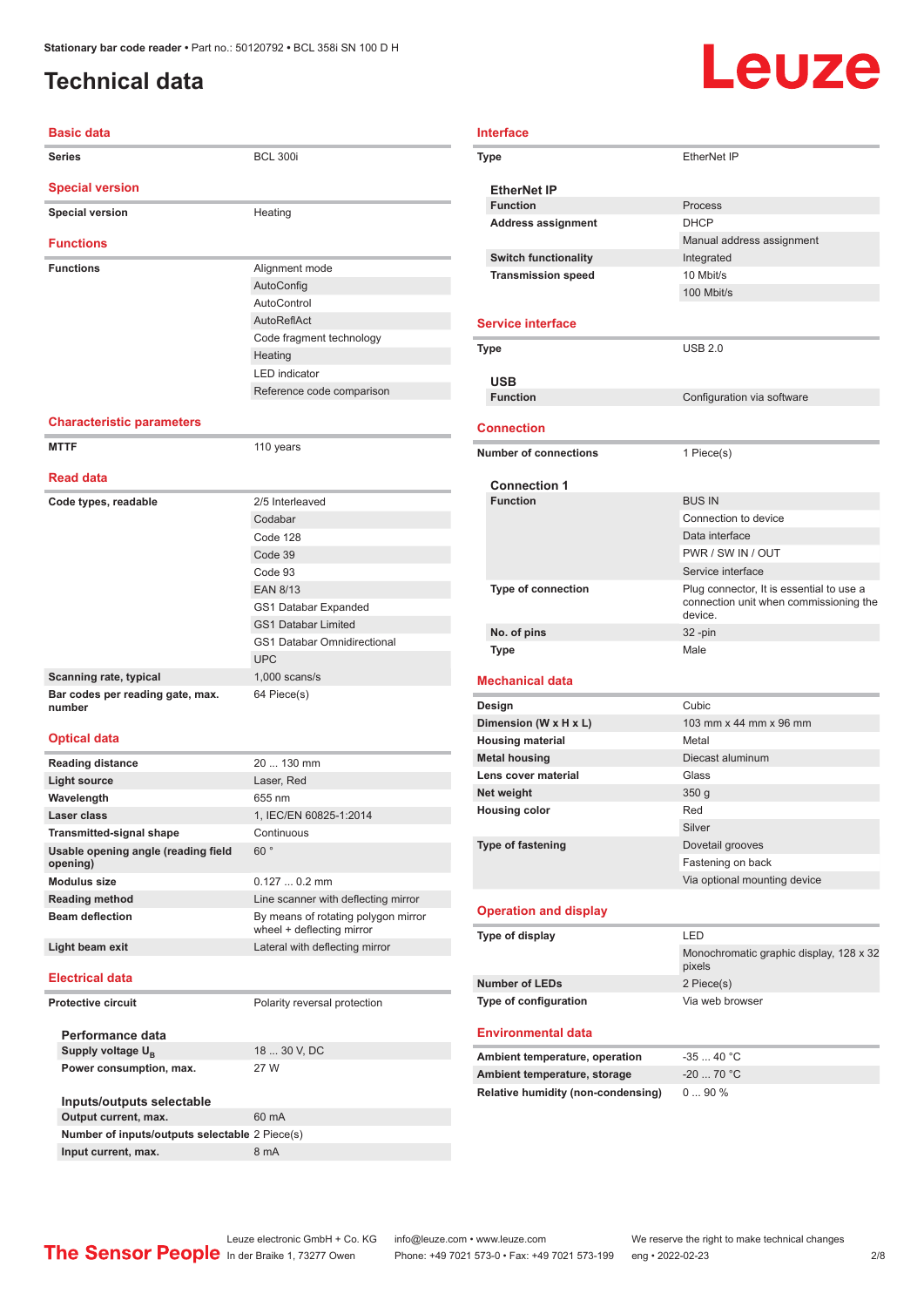### <span id="page-2-0"></span>**Technical data**

## Leuze

#### **Certifications**

| Degree of protection                                               | IP 65                    |
|--------------------------------------------------------------------|--------------------------|
| <b>Protection class</b>                                            | $\mathbf{III}$           |
| <b>Certifications</b>                                              | c UL US                  |
| Test procedure for EMC in accordance                               | EN 55022                 |
| with standard                                                      | EN 61000-4-2, -3, -4, -6 |
| Test procedure for shock in<br>accordance with standard            | IEC 60068-2-27, test Ea  |
| Test procedure for continuous shock<br>in accordance with standard | IEC 60068-2-29, test Eb  |
| Test procedure for vibration in<br>accordance with standard        | IEC 60068-2-6, test Fc   |

#### **Classification**

| <b>Customs tariff number</b> | 84719000 |
|------------------------------|----------|
| <b>ECLASS 5.1.4</b>          | 27280102 |
| <b>ECLASS 8.0</b>            | 27280102 |
| <b>ECLASS 9.0</b>            | 27280102 |
| ECLASS 10.0                  | 27280102 |
| <b>ECLASS 11.0</b>           | 27280102 |
| ECLASS 12.0                  | 27280102 |
| <b>ETIM 5.0</b>              | EC002550 |
| <b>ETIM 6.0</b>              | EC002550 |
| <b>ETIM 7.0</b>              | EC002550 |

### **Dimensioned drawings**

All dimensions in millimeters



#### A Optical axis

- B Deflection angle of the laser beam: ± 30 °
- C M4 thread (5 deep)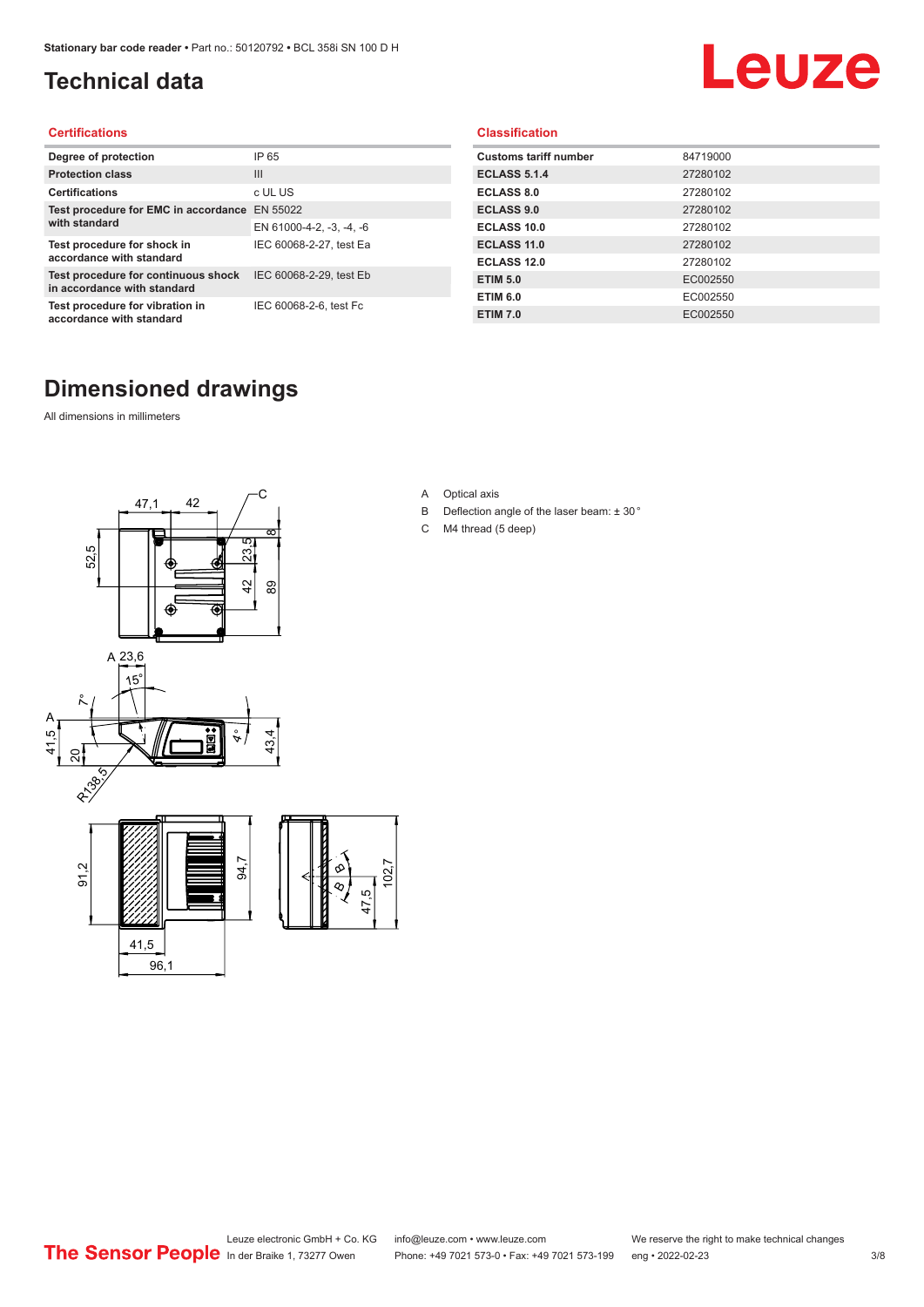#### <span id="page-3-0"></span>**Electrical connection**

## Leuze

#### **Connection 1**

| <b>Function</b>           | <b>BUS IN</b>                                                              |
|---------------------------|----------------------------------------------------------------------------|
|                           | Connection to device                                                       |
|                           | Data interface                                                             |
|                           | PWR / SW IN / OUT                                                          |
|                           | Service interface                                                          |
| Type of connection        | Plug connector                                                             |
| <b>Type of connection</b> | It is essential to use a connection unit when<br>commissioning the device. |
| No. of pins               | $32 - pin$                                                                 |
| <b>Type</b>               | Male                                                                       |

#### **Diagrams**

#### Reading field curve



x Reading field distance [mm]

y Reading field width [mm]

## **Operation and display**

| <b>LED</b> |            | <b>Display</b>                        | <b>Meaning</b>                  |
|------------|------------|---------------------------------------|---------------------------------|
|            | <b>PWR</b> | Green, flashing                       | Device ok, initialization phase |
|            |            | Green, continuous light               | Device OK                       |
|            |            | Green, briefly off - on               | Reading successful              |
|            |            | green, briefly off - briefly red - on | Reading not successful          |
|            |            | Orange, continuous light              | Service mode                    |
|            |            | Red, flashing                         | Device OK, warning set          |
|            |            | Red, continuous light                 | Error, device error             |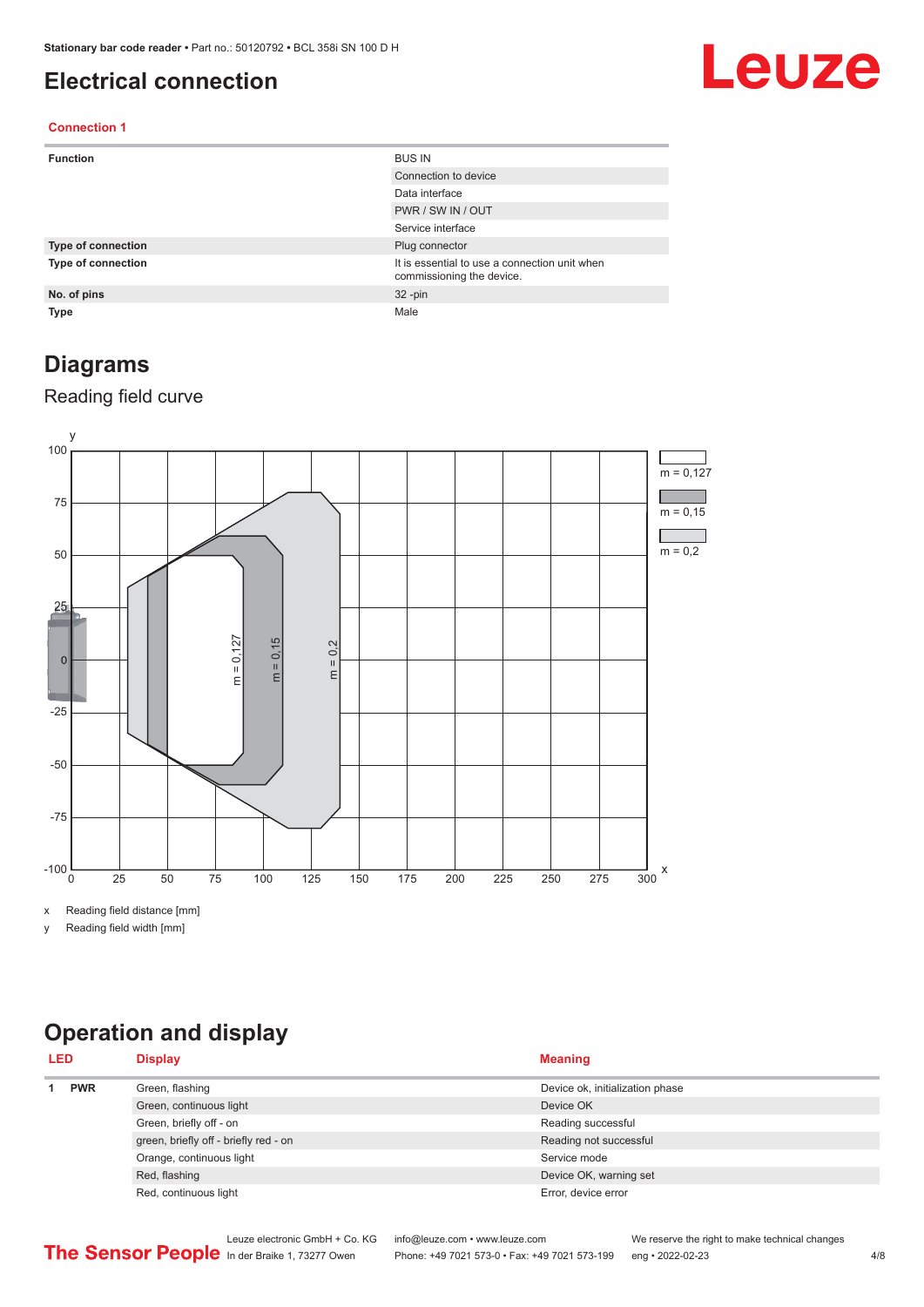#### <span id="page-4-0"></span>**Operation and display**

| <b>LED</b> | <b>Display</b>          | <b>Meaning</b>      |
|------------|-------------------------|---------------------|
| 2 NET      | Green, flashing         | Initialization      |
|            | Green, continuous light | Bus operation ok    |
|            | Red, flashing           | Communication error |
|            | Red, continuous light   | Bus error           |

#### **Part number code**

Part designation: **BCL XXXX YYZ AAA BB CCCC**

| <b>BCL</b>  | <b>Operating principle</b><br>BCL: bar code reader                                                                                                                                                                                       |
|-------------|------------------------------------------------------------------------------------------------------------------------------------------------------------------------------------------------------------------------------------------|
| <b>XXXX</b> | Series/interface (integrated fieldbus technology)<br>300i: RS 232 / RS 422 (stand-alone)<br>301i: RS 485 (multiNet slave)<br>304i: PROFIBUS DP<br>308i: EtherNet TCP/IP, UDP<br>338i: EtherCAT<br>348i: PROFINET RT<br>358i: EtherNet/IP |
| YY          | <b>Scanning principle</b><br>S: line scanner (single line)<br>R1: line scanner (raster)<br>O: oscillating-mirror scanner (oscillating mirror)                                                                                            |
| z           | <b>Optics</b><br>N: High Density (close)<br>M: Medium Density (medium distance)<br>F: Low Density (remote)<br>L: Long Range (very large distances)<br>J: ink-jet (depending on the application)                                          |
| <b>AAA</b>  | <b>Beam exit</b><br>100: lateral<br>$102:$ front                                                                                                                                                                                         |
| <b>BB</b>   | <b>Special equipment</b><br>D: With display<br>H: With heating<br>DH: optionally with display and heating<br>P: plastic exit window                                                                                                      |
| CCCC        | <b>Functions</b><br>F007: optimized process data structure                                                                                                                                                                               |
| <b>Note</b> |                                                                                                                                                                                                                                          |
|             | $\&$ A list with all available device types can be found on the Leuze website at www.leuze.com.                                                                                                                                          |

#### **Notes**

| Observe intended use!                                                                                                                                                                                                      |
|----------------------------------------------------------------------------------------------------------------------------------------------------------------------------------------------------------------------------|
| $\%$ This product is not a safety sensor and is not intended as personnel protection.<br>§ The product may only be put into operation by competent persons.<br>§ Only use the product in accordance with its intended use. |

**Leuze**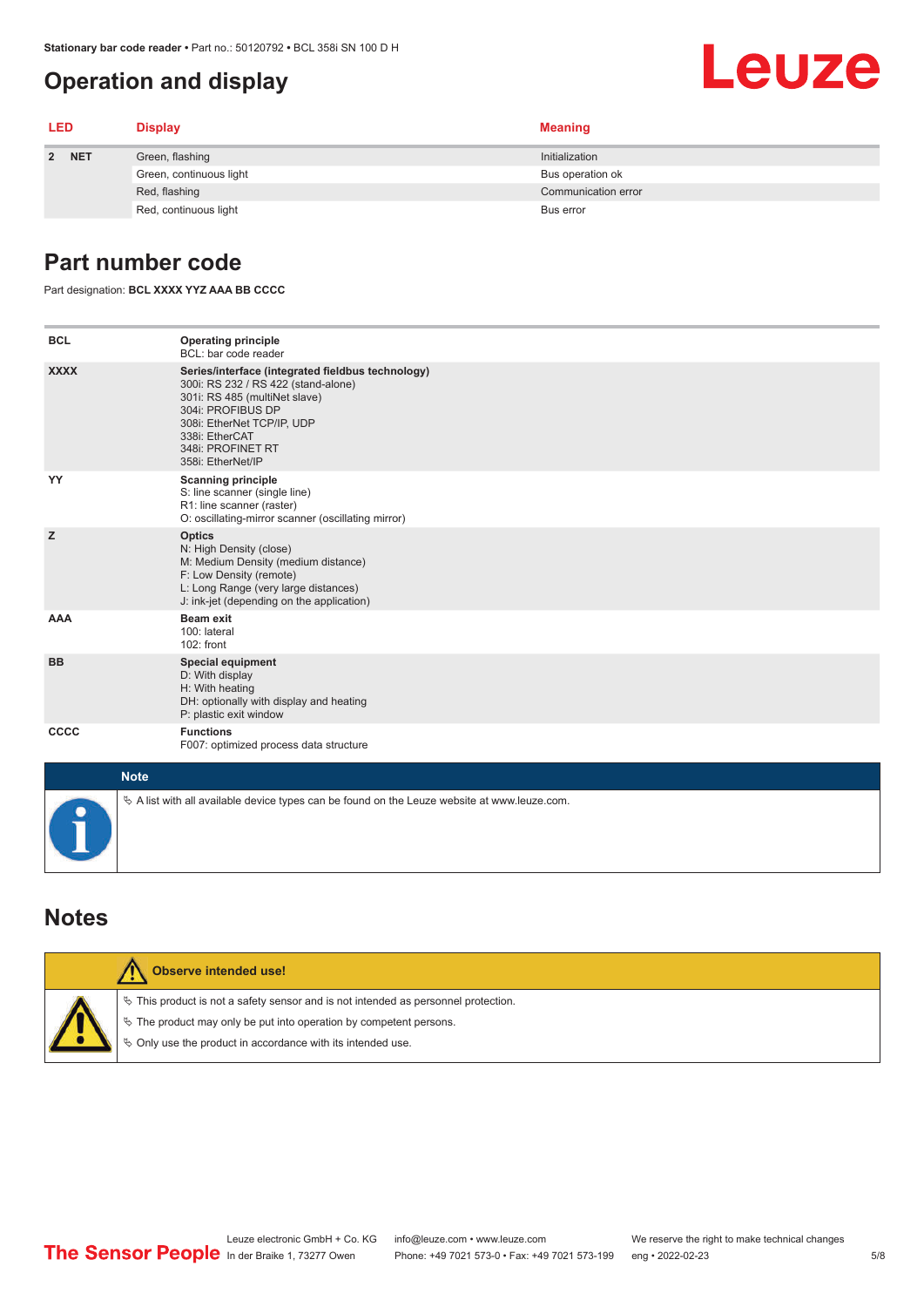#### <span id="page-5-0"></span>**Notes**

|   | <b>ATTENTION! LASER RADIATION - CLASS 1 LASER PRODUCT</b>                                                                                                                                                                                                  |
|---|------------------------------------------------------------------------------------------------------------------------------------------------------------------------------------------------------------------------------------------------------------|
| 纂 | The device satisfies the requirements of IEC/EN 60825-1:2014 safety requlations for a product of laser class 1 and complies with 21 CFR 1040.10 except<br>for conformance with IEC 60825-1 Ed. 3., as described in Laser Notice No. 56, dated May 8, 2019. |
|   | $\&$ Observe the applicable statutory and local laser protection regulations.                                                                                                                                                                              |
|   | $\%$ The device must not be tampered with and must not be changed in any way.<br>There are no user-serviceable parts inside the device.<br>Repairs must only be performed by Leuze electronic GmbH + Co. KG.                                               |

#### **Accessories**

### Connection technology - Connection cables

|   |   | Part no. | <b>Designation</b>             | <b>Article</b>   | <b>Description</b>                                                                                                                                                                            |
|---|---|----------|--------------------------------|------------------|-----------------------------------------------------------------------------------------------------------------------------------------------------------------------------------------------|
| ≝ | W | 50132079 | KD U-M12-5A-V1-<br>050         | Connection cable | Connection 1: Connector, M12, Axial, Female, A-coded, 5-pin<br>Connection 2: Open end<br>Shielded: No<br>Cable length: 5,000 mm<br>Sheathing material: PVC                                    |
|   |   | 50135074 | <b>KS ET-M12-4A-P7-</b><br>050 | Connection cable | Suitable for interface: Ethernet<br>Connection 1: Connector, M12, Axial, Male, D-coded, 4-pin<br>Connection 2: Open end<br>Shielded: Yes<br>Cable length: 5,000 mm<br>Sheathing material: PUR |

### Connection technology - Interconnection cables

|                           |                                                                                                                                                                                                                                | Part no. | <b>Designation</b>                     | <b>Article</b>        | <b>Description</b>                                                                                                                                                                                                               |
|---------------------------|--------------------------------------------------------------------------------------------------------------------------------------------------------------------------------------------------------------------------------|----------|----------------------------------------|-----------------------|----------------------------------------------------------------------------------------------------------------------------------------------------------------------------------------------------------------------------------|
| $\frac{1}{\sqrt{2}}$<br>Ħ | $\Box$                                                                                                                                                                                                                         | 50117011 | <b>KB USB A - USB</b><br>miniB         | Service line          | Suitable for interface: USB<br>Connection 1: USB<br>Connection 2: USB<br>Shielded: Yes<br>Cable length: 1,500 mm<br>Sheathing material: PVC                                                                                      |
|                           |                                                                                                                                                                                                                                | 50137078 | <b>KSS ET-M12-4A-</b><br>M12-4A-P7-050 | Interconnection cable | Suitable for interface: Ethernet<br>Connection 1: Connector, M12, Axial, Male, D-coded, 4-pin<br>Connection 2: Connector, M12, Axial, Male, D-coded, 4-pin<br>Shielded: Yes<br>Cable length: 5,000 mm<br>Sheathing material: PUR |
|                           | the filled the control in the control in the control in the control in the control in the control in the control in the control in the control in the control in the control in the control in the control in the control in t | 50135081 | <b>KSS ET-M12-4A-</b><br>RJ45-A-P7-050 | Interconnection cable | Suitable for interface: Ethernet<br>Connection 1: Connector, M12, Axial, Male, D-coded, 4-pin<br>Connection 2: RJ45<br>Shielded: Yes<br>Cable length: 5,000 mm<br>Sheathing material: PUR                                        |

Leuze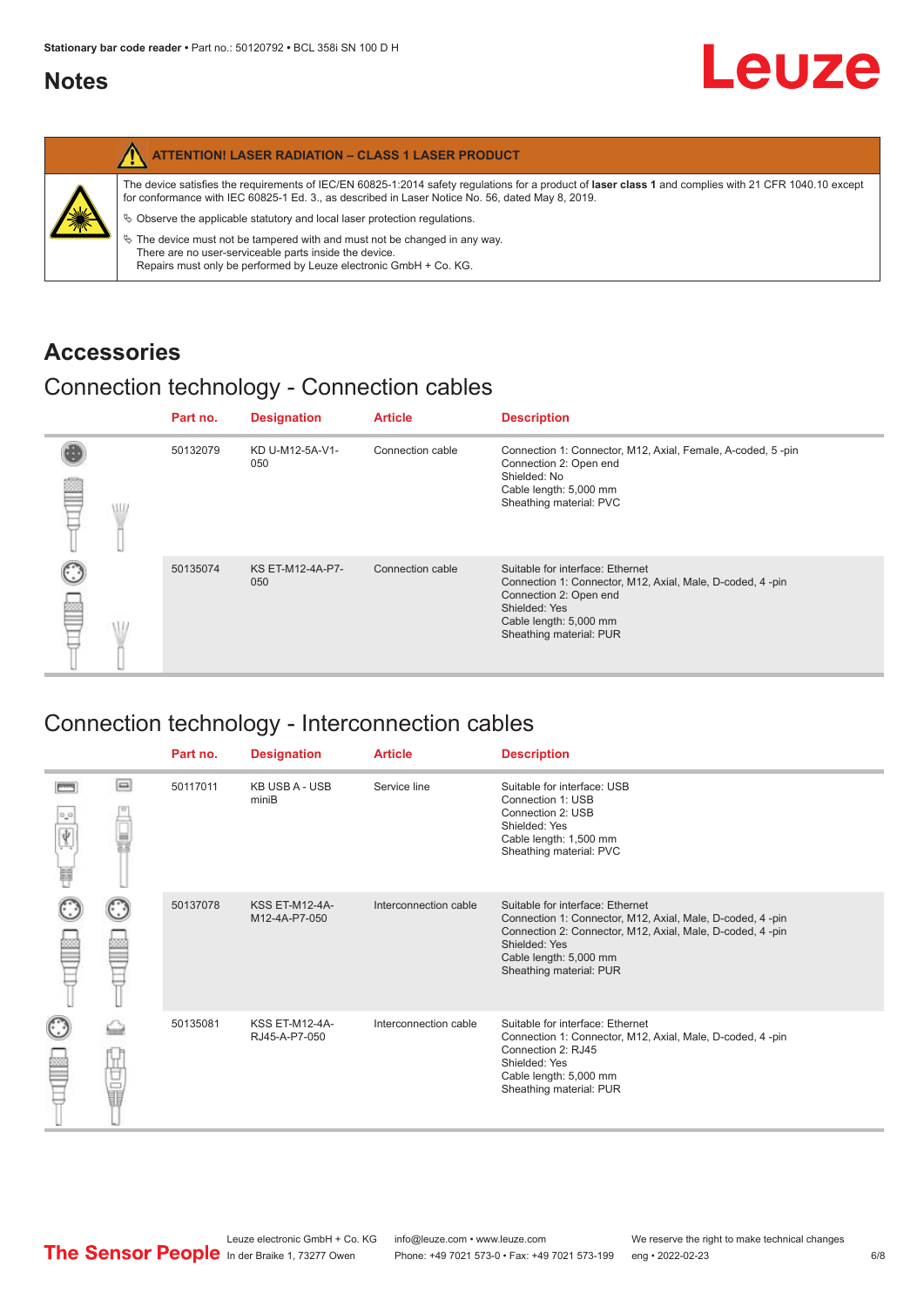## Leuze

#### **Accessories**

## Connection technology - Connection boxes

| Part no.   | <b>Designation</b> | <b>Article</b>  | <b>Description</b>                                                                                                               |
|------------|--------------------|-----------------|----------------------------------------------------------------------------------------------------------------------------------|
| 50120796 * | MK 358             | Connection unit | Suitable for: BCL 358i<br>Suitable for interface: EtherNet IP<br>Number of connections: 4 Piece(s)<br>Connection: Terminal       |
| 50120797*  | <b>MS 358</b>      | Connection unit | Suitable for: BCL 358i<br>Suitable for interface: EtherNet IP<br>Number of connections: 4 Piece(s)<br>Connection: Connector, M12 |

\* Necessary accessories, please order separately

### Mounting technology - Mounting brackets

|               | Part no. | <b>Designation</b> | <b>Article</b>  | <b>Description</b>                                                                                                                                                                            |
|---------------|----------|--------------------|-----------------|-----------------------------------------------------------------------------------------------------------------------------------------------------------------------------------------------|
| $\rightarrow$ | 50121433 | BT 300 W           | Mounting device | Design of mounting device: Angle, L-shape<br>Fastening, at system: Through-hole mounting<br>Mounting bracket, at device: Screw type<br>Type of mounting device: Adjustable<br>Material: Metal |

#### Mounting technology - Rod mounts

| Part no. | <b>Designation</b> | <b>Article</b>  | <b>Description</b>                                                                                                                                                                                                                                                |
|----------|--------------------|-----------------|-------------------------------------------------------------------------------------------------------------------------------------------------------------------------------------------------------------------------------------------------------------------|
| 50121435 | BT 56 - 1          | Mounting device | Functions: Static applications<br>Design of mounting device: Mounting system<br>Fastening, at system: For 12 mm rod, For 14 mm rod, For 16 mm rod<br>Mounting bracket, at device: Clampable<br>Material: Metal<br>Tightening torque of the clamping jaws: $8 N·m$ |

#### Mounting technology - Other

| Part no. | <b>Designation</b> | <b>Article</b>  | <b>Description</b>                                                                                                                                 |
|----------|--------------------|-----------------|----------------------------------------------------------------------------------------------------------------------------------------------------|
| 50124941 | <b>BTU 0300M-W</b> | Mounting device | Fastening, at system: Through-hole mounting<br>Mounting bracket, at device: Clampable, Groove mounting, Suited for M4<br>screws<br>Material: Metal |